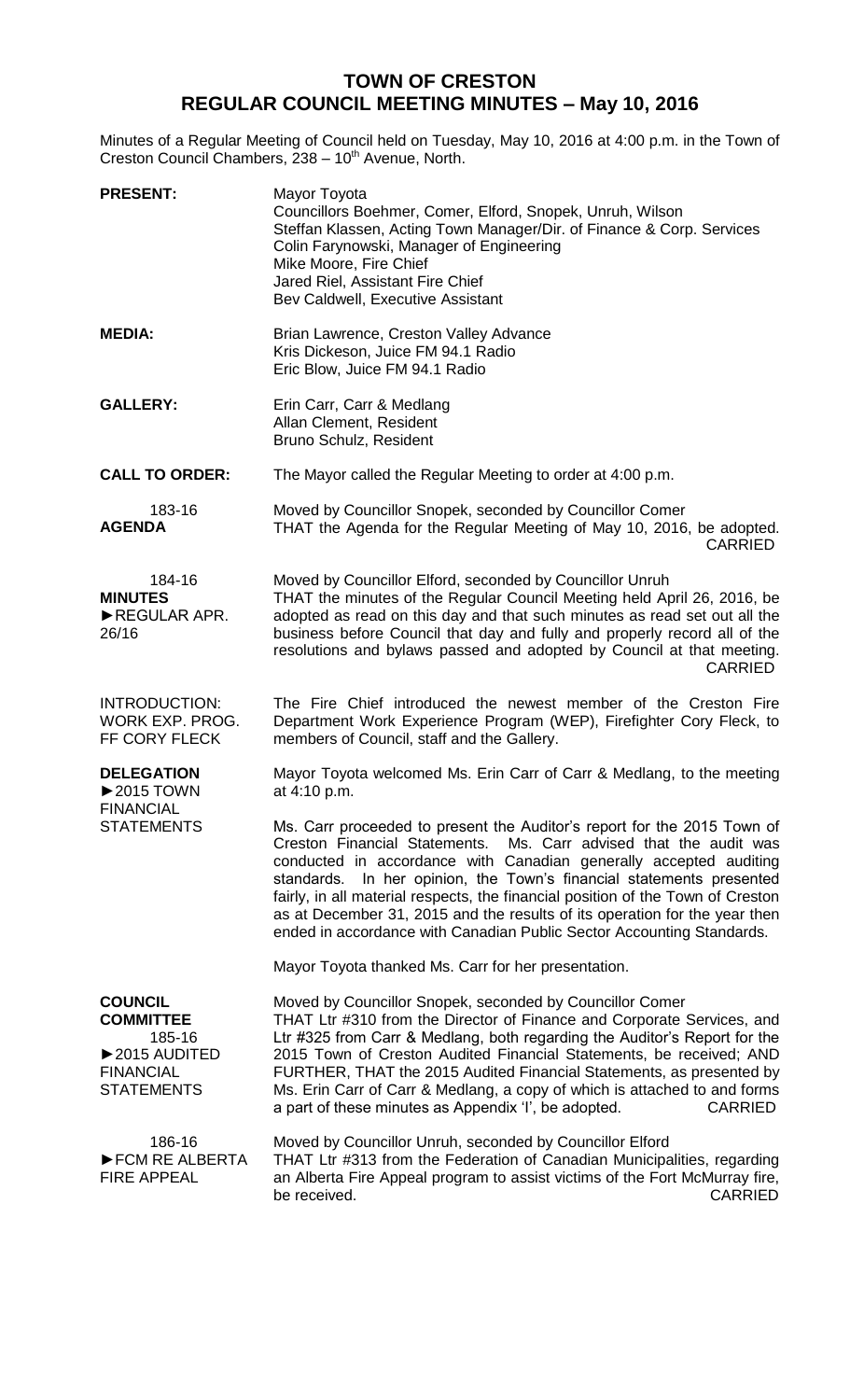| 187-16<br>ENCROACHMENT<br><b>AGMT, RE 1020</b><br><b>CANYON STREET</b> | Moved by Councillor Elford, seconded by Councillor Boehmer<br>THAT Ltr #322 from the Director of Municipal Services, regarding a<br>request for an Encroachment Agreement for 1020 Canyon Street, be<br>received; AND FURTHER, THAT Council approves an Encroachment<br>Agreement being issued to Morris Flowers Inc., for the subject property<br>legally described as Lot 7, District Lot 525, Kootenay District, Plan 2609,<br>being located at 1020 Canyon Street, for purposes of permitting the<br>construction of a timber frame awning projecting over the sidewalk<br>adjacent to Canyon Street, subject to all legal requirements.<br><b>CARRIED</b> |
|------------------------------------------------------------------------|----------------------------------------------------------------------------------------------------------------------------------------------------------------------------------------------------------------------------------------------------------------------------------------------------------------------------------------------------------------------------------------------------------------------------------------------------------------------------------------------------------------------------------------------------------------------------------------------------------------------------------------------------------------|
| <b>BYLAWS</b><br>188-16<br>BYLAW 1840<br>(ADOPTION)                    | Moved by Councillor Unruh, seconded by Councillor Snopek<br>THAT Fees and Charges Amendment Bylaw No. 1840, 2016, be adopted.<br><b>CARRIED</b>                                                                                                                                                                                                                                                                                                                                                                                                                                                                                                                |
| 189-16<br>BYLAW 1839<br>(ADOPTION)                                     | Moved by Councillor Wilson, seconded by Councillor Unruh<br>THAT Tax Rates Bylaw No. 1839, 2016, be adopted.<br><b>CARRIED</b><br><b>OPPOSED: Councillor Boehmer</b>                                                                                                                                                                                                                                                                                                                                                                                                                                                                                           |
| 190-16<br>STRATEGIC<br><b>PRIORITIES CHART</b>                         | Moved by Councillor Unruh, seconded by Councillor Elford<br>THAT the Strategic Priorities Chart, as presented, be received.<br><b>CARRIED</b>                                                                                                                                                                                                                                                                                                                                                                                                                                                                                                                  |
| 191-16<br>FOLLOW UP<br><b>ACTION LIST</b>                              | Moved by Councillor Comer, seconded by Councillor Wilson<br>THAT the Regular Council Meeting Follow-Up Action List, as of April 26,<br><b>CARRIED</b><br>2016, be received.                                                                                                                                                                                                                                                                                                                                                                                                                                                                                    |
| <b>NEW BUSINESS</b><br>192-16<br>TOURISM WEEK                          | Moved by Councillor Unruh, seconded by Councillor Comer<br>THAT Ltr #306 from the Minister of Jobs, Tourism and Skills Training and<br>Minister Responsible for Labour, regarding Tourism Week, be received;<br>AND FURTHER, THAT members of Council are invited to recognize<br>Tourism Week by scheduling one hour of their time to mingle with visitors<br>and staff of the Creston Valley Chamber of Commerce during the week of<br>May 29 to June 4, 2016.<br><b>CARRIED</b>                                                                                                                                                                              |
| <b>REPORTS OF REPS.</b><br>CLR BOEHMER                                 | Councillor Boehmer reported on his attendance at Focus on Youth.                                                                                                                                                                                                                                                                                                                                                                                                                                                                                                                                                                                               |
| CLR COMER                                                              | Councillor Comer reported on her attendance at Dash for Trash and the<br>Spring Trade Show.                                                                                                                                                                                                                                                                                                                                                                                                                                                                                                                                                                    |
| CLR ELFORD                                                             | Councillor Elford reported on his attendance at the Association of<br>Kootenay & Boundary Local Governments' Conference, Spring Trade<br>Show, Dash for Trash, an Official Community Plan Advisory Committee<br>meeting, and at the C.V. Farmer's Market OCP booth.                                                                                                                                                                                                                                                                                                                                                                                            |
| CLR SNOPEK                                                             | Councillor Snopek reported on his attendance at Focus on Youth and the<br>Association of Kootenay & Boundary Local Governments' Conference.                                                                                                                                                                                                                                                                                                                                                                                                                                                                                                                    |
| CLR UNRUH                                                              | Councillor Unruh reported on her attendance at the Association of<br>Kootenay & Boundary Local Governments' Conference, a Kootenay East<br>Regional Hospital District meeting, Dash for Trash, Focus on Youth and<br>the Spring Trade Show.                                                                                                                                                                                                                                                                                                                                                                                                                    |
| CLR WILSON                                                             | Councillor Wilson had no report.                                                                                                                                                                                                                                                                                                                                                                                                                                                                                                                                                                                                                               |
| MAYOR TOYOTA                                                           | Mayor Toyota reported on his attendance at the Association of Kootenay &<br>Boundary Local Governments' Conference and the BC Mayors' Caucus<br>meeting.                                                                                                                                                                                                                                                                                                                                                                                                                                                                                                       |
| STAFF REPORTS                                                          | Members of staff provided verbal reports on key issues and projects<br>currently being addressed by the various Departments.                                                                                                                                                                                                                                                                                                                                                                                                                                                                                                                                   |
| 193-16<br>RECEIVE<br><b>REPORTS</b>                                    | Moved by Councillor Snopek, seconded by Councillor Elford<br>THAT the verbal Reports of Council and staff members, be received.<br><b>CARRIED</b>                                                                                                                                                                                                                                                                                                                                                                                                                                                                                                              |